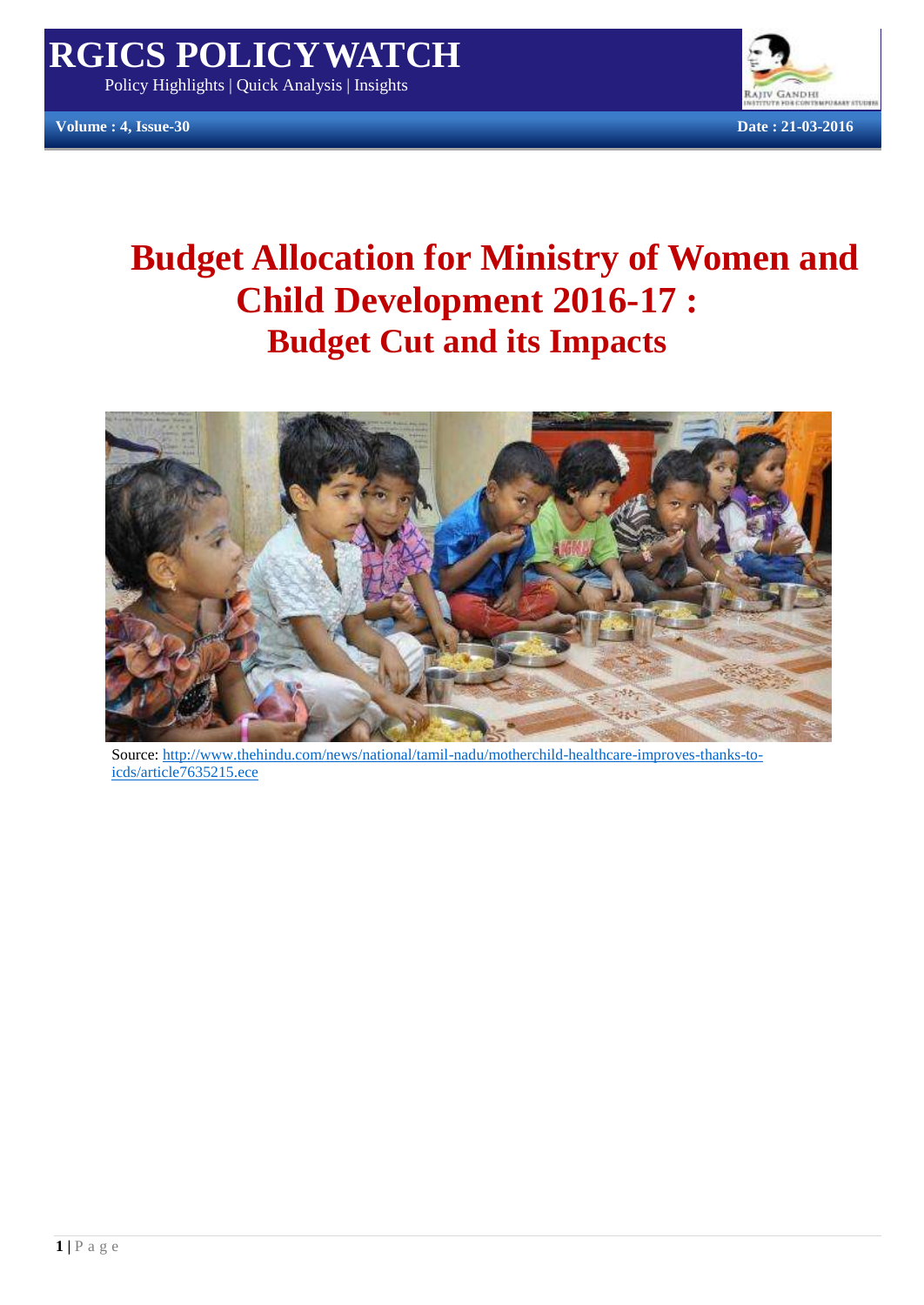Policy Highlights | Quick Analysis | Insights





## **In This Issue**

#### *COVER STORY:*

Budget Allocation for Ministry of Women and Child Development 2016-17 : Budget Cut and its Impacts

#### *HEADLINE OF THE WEEK:*

- E OF TILE WEEK.<br>s 13 Billion for Water Plan That's Failed 66 Million Farmers<br>ense of Security: Aadhaar is Broken Jaitley's 13 Billion for Water Plan That's Failed 66 Million Farmers
- False Sense of Security: Aadhaar is Broken
- Historical Injustice, Deprivation Among New ST Status Criteria

#### *SECTION 1: ECONOMY*

• Budget 2016: Behind the Symbolism; Ramifications of Budget 2016-17

#### *SECTION 2: GOVERNANCE AND DEVELOPMENT*

- **Politics and Governance:** UGC Anti-Ragging Rules, Penalty for Race, Caste Remarks; Railways Signs MOU with ISRO to Provide Passenger Information
- **Health:** Heath Budget Figures Tell a Sick Story; Knee Jerk Reaction
- **Technology:** Welcome to the Cyborg Fair

#### *SECTION 3: SOCIETY*

**Gender:** Parliament Raps Women and Child Ministry for Not Utilizing Nirbhaya Fund

#### *SECTION 4: INDIA AND WORLD*

- **International Affairs:** A Hollow Superpower
- **Americas:** Merrick Garland for the Supreme Court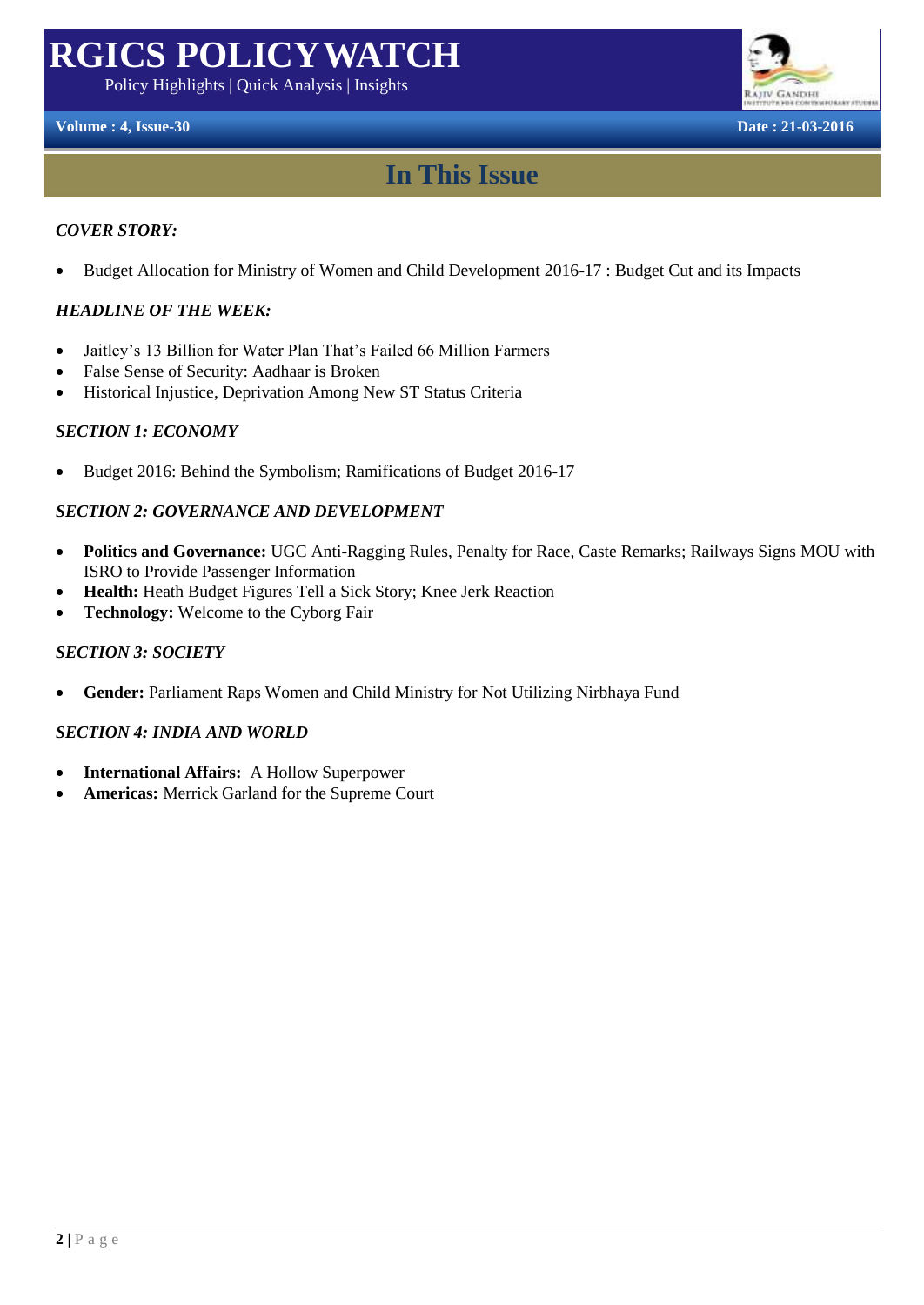Policy Highlights | Quick Analysis | Insights





## **Lead Essay**

## **Budget Allocation for Ministry of Women and Child Development 2016-17 - Budget Cut and its Impacts**

### **Introduction:**

s presented by the NDA government in the last two financial years have it amply clear that issuelopment are low on the priority list of the government. In its first full budget (2015-1 t substantially slashed budget alloca The budgets presented by the NDA government in the last two financial years have it amply clear that issues related to human development are low on the priority list of the government. In its first full budget (2015-16) the NDA government substantially slashed budget allocations for social sectors such as education, women, children, SCs and STs. So much so that it became difficult for the Ministry of Women and Child Development (MWCD) to function. This led to a sharp criticism by the Union Minister for Women and Child welfare Ms. Maneka Gandhi in October 2015 for slashing funding for the welfare for women and children. She said, among several other things, the budget cut would hurt India's fight against malnutrition<sup>1</sup>.

The 2016-17 budget for the ministry has marginally increased from 17352 crore in 2015-16 (RE) to Rs. 17408 crore in 2016-17 (RE) (An absolute increase of mere Rs. 56 Crore) (see table below). This insignificant rise in the budget allocation for the MWCD hides substantial budget cut for its most flagship schemes such as Integrated Child Development Services (ICDS) and Integrated Child Protection Scheme (ICPS).

(Rs. in Crore)

|                                                    |         |         |         |         | .       |  |
|----------------------------------------------------|---------|---------|---------|---------|---------|--|
| <b>Budget Head</b>                                 | 2012-13 | 2013-14 | 2014-15 | 2015-16 | 2016-17 |  |
|                                                    |         |         |         | (RE)    | BE)     |  |
| <b>Total Allocations for Ministry of</b>           | 17,036  | 18,037  | 18,540  | 17.352  | 17.408  |  |
| Women and Child Development                        |         |         |         |         |         |  |
| $\omega$ waa Unian Budgat (2016-17) and CBCA, 2016 |         |         |         |         |         |  |

Source: Union Budget (2016-17) and CBGA, 2016

Even marginal cut back on funding of the WCD has huge ramification in the lives of women and children of this country. Millions of children and women are direct beneficiaries of flagship schemes of the ministry such as ICDS, ICPS, Ujwalla, STEPS etc. Several women and children benefit indirectly from other programmes and policies of the Ministry... This articles attempts to highlight the major setbacks due to inadequate allocation of funds for MWCD. To understand the pattern of financing of MWCD's projects and its implication we have picked three major schemes of the ministry- ICDS, ICPS and Nirbhaya Fund.

### **Integrated Child Development Services (ICDS)**

Launched on 2<sup>nd</sup> October, 1975, the Integrated Child Development Services (ICDS), a flagship scheme of the government of India is the world's largest programme for early childhood care and development. Pregnant women and lactating mother have also been incorporated by the scheme to provide comprehensive care and development for unborn, newborn and children below 6 years. The Aganwadi Centres (AWCs) at village level are actual service providing points. Local women- Aganwadi Worker (AWW) and Aganwadi Helper (AWH) trained by the government, manage these centers. The scheme started with 4891 Aganwadi Centers (AWCs) in 33 Blocks as pilot project in 1975. The Twelfth Five Year Plan (2012-17) envisaged universalizing services of ICDS with improved qualities of services. Currently 13.46 Lakh operational AWCs provide supplementary nutrition to more than 1022 lakh children, pregnant women and lactating mothers across the country and provide Pre-School Education to more than 365 lakh children in the age group of 3-6 years. The concept of AWCs goes beyond just providing above-mentioned services. It has been playing a vital role in ensuring overall development of a child and basic health of pregnant women and lactating mothers. AWWs monitor health and growth of its target population on a regular basis. The comprehensive monitoring system of ICDS is also linked with assessment of nutritional needs of its clients and referral services. This mechanism

1

<sup>1</sup> <http://in.reuters.com/article/india-health-malnutrition-maneka-gandhi-idINKCN0SD1AV20151019>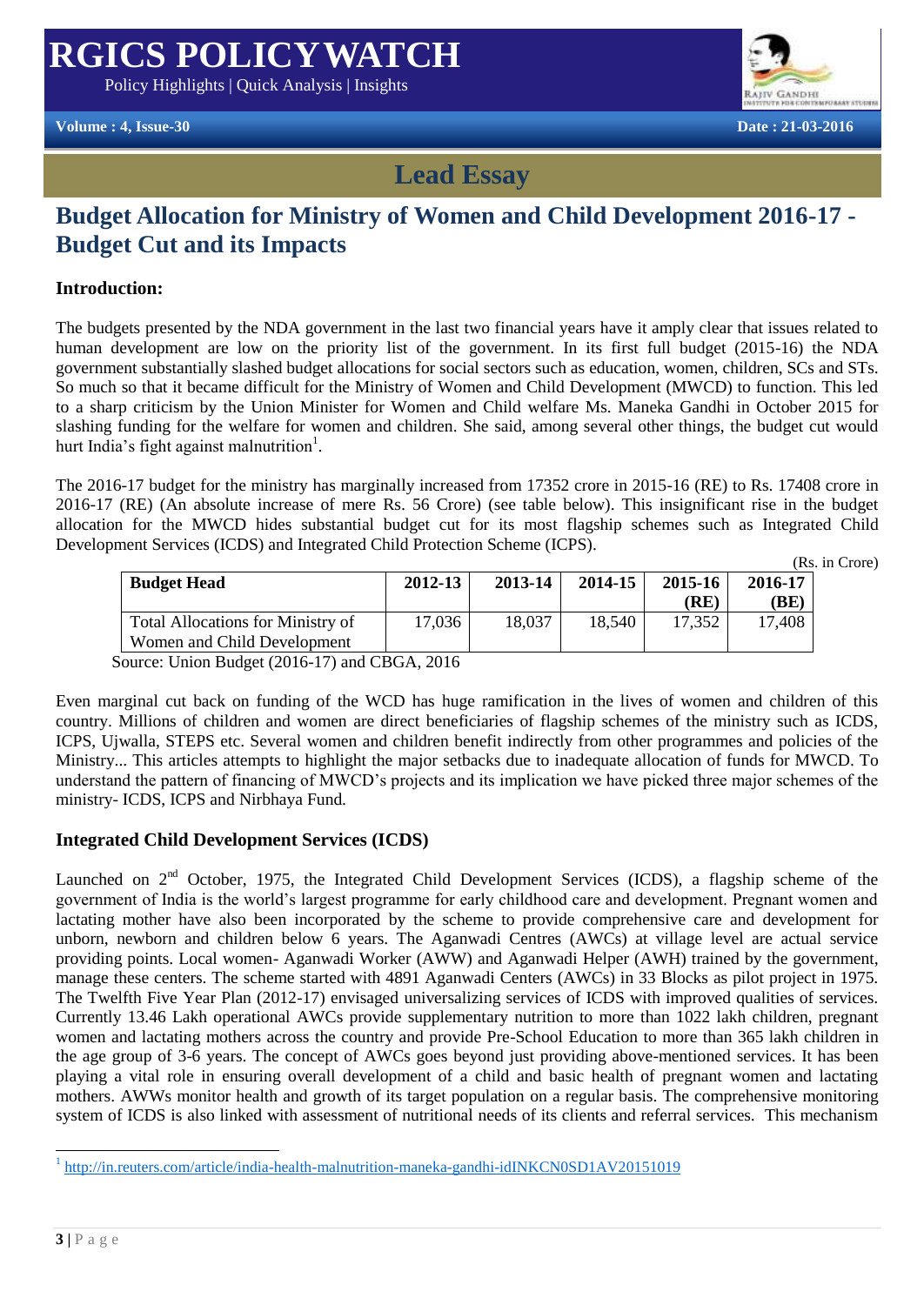Policy Highlights | Quick Analysis | Insights





 $(D<sub>s</sub> - i<sub>m</sub> C<sub>trans</sub>)$ 

# **Lead Essay**

of ICDS has substantially contributed in reducing maternal mortality, child morality, neo-natal mortality and malnutrition among women and children.

the existing sharing pattern in respect of supplementary nutrition is 50:50. It is evident from<br>t even a marginal reduction in funding of ICDS by the central government can adversely a<br>rowth and education of millions of ch The ICDS is largely funded by the central government; State governments share a marginal part of the total cost of ICDS. The existing cost-sharing ratio for core ICDS between Centre and State is 90:10. The sharing pattern of supplementary nutrition between the Centre and North-Eastern States is 90:10 ratios; where rest of the States are concerned , the existing sharing pattern in respect of supplementary nutrition is 50:50. It is evident from this funding pattern, that even a marginal reduction in funding of ICDS by the central government can adversely affect health, nutrition, growth and education of millions of children and women. However, in last two years the NDA government has substantially reduced ICDS fund. In its first full budget presented for FY 2015-16 by NDA government reduced ICDS fund from Rs. 16684 crore in 2014-15 (RE) to Rs. 15587 crore (Absolute reduction of Rs. 1097 crore) (see table below). Responding to this, the Union Minister for WCD in 2015, admitted that the fund allocated by the government was not enough to pay even the salaries of its grass root workers. It was expected that with this criticism by the Minister herself, the government would improve funding of ICDS in FY 2016-17. Surprisingly, the government has ignored concerns expressed by the minister and reduced funding of ICDS further. The union budget presented on  $29<sup>th</sup>$  February 2016 for FY 2016-17 has allotted a mere Rs. 14000 crore for ICDS. However, this time, the Minister of WCD, Mrs. Maneka Gandhi showed her satisfaction with the new budget.

### **ICDS Budget Estimate for 2016-17**

|                                                |         |         |         |                | (KS. III Crote) |
|------------------------------------------------|---------|---------|---------|----------------|-----------------|
| <b>Budget Head</b>                             | 2012-13 | 2013-14 | 2014-15 | $2015-16$ (RE) | 2016-17 (BE)    |
| <b>Core ICDS</b>                               | 15,768  | 16,401  | 16,684  | 15,587         | 14,000          |
| <b>National Nutrition Mission (Nutrition)</b>  | 83      | 200     | 123.83  | 134.42         | 863             |
| program for women and children)                |         |         |         |                |                 |
| <b>Umbrella ICDS</b> (Includes ICDS, Nutrition | 16,459  | 17,188  | 17,747  | 16,428         | 15,873          |
| Mission, IGMSY, SABLA and Rajiv Gandhi         |         |         |         |                |                 |
| National Crèche Scheme for the Children of     |         |         |         |                |                 |
| Working Mothers)                               |         |         |         |                |                 |

Source: Union Budget (2016-17) and CBGA, 2016

The second budgetary cut in a row for ICDS scheme would adversely affect the development and nutritional empowerment process of millions of children and women. The current allocation of Rs. 14000 crore is quite low in comparison to the actual budget spent by UPA government in 2014-15 (Rs. 16684 crore). Over the period the network of AWCs under ICDS has increased significantly, thereby lakhs of new beneficiaries- both children and women especially from poor and disadvantaged background such as rural and tribal areas or from dalit and minority communities have been assured of supplementary nutrition and pre-school education. Ideally, the budget allocation should increase year after year; but in last two years, the NDA government has slashed the ICDS budget by Rs. 2,684 crore (16% reduction in ICDS budget). In fact, the current budget allocation for the scheme is the lowest in last five years.

In an unprecedented move, the government has substantially increased funds for 'National Nutrition Mission'. The allocation for the mission has increased from Rs. 134.42 crore in 2015-16 (RE) to Rs. 863 crore in 2016-17. However, this allocation does not mean more resources for supplementary nutrition distributed by the Ministry. The mission has brought together various schemes addressing issues of maternal and child malnutrition under one umbrella. According to the description of mission available in budget document of the Ministry, this scheme "introduce a nation-wide information, education and communication campaign against malnutrition and make nutrition a focus in the programmes and schemes of line Ministries. This also covers ICDS Systems Strengthening and Nutrition Improvement Project being partly financed by the World Bank and also Integrated Education in Nutrition (IEN) which covers Nutrition advocacy, orientation of grass-root level functionaries and community volunteers and strengthening of the quality assurance system by way of setting up of four advanced Food Testing Laboratories." The government has also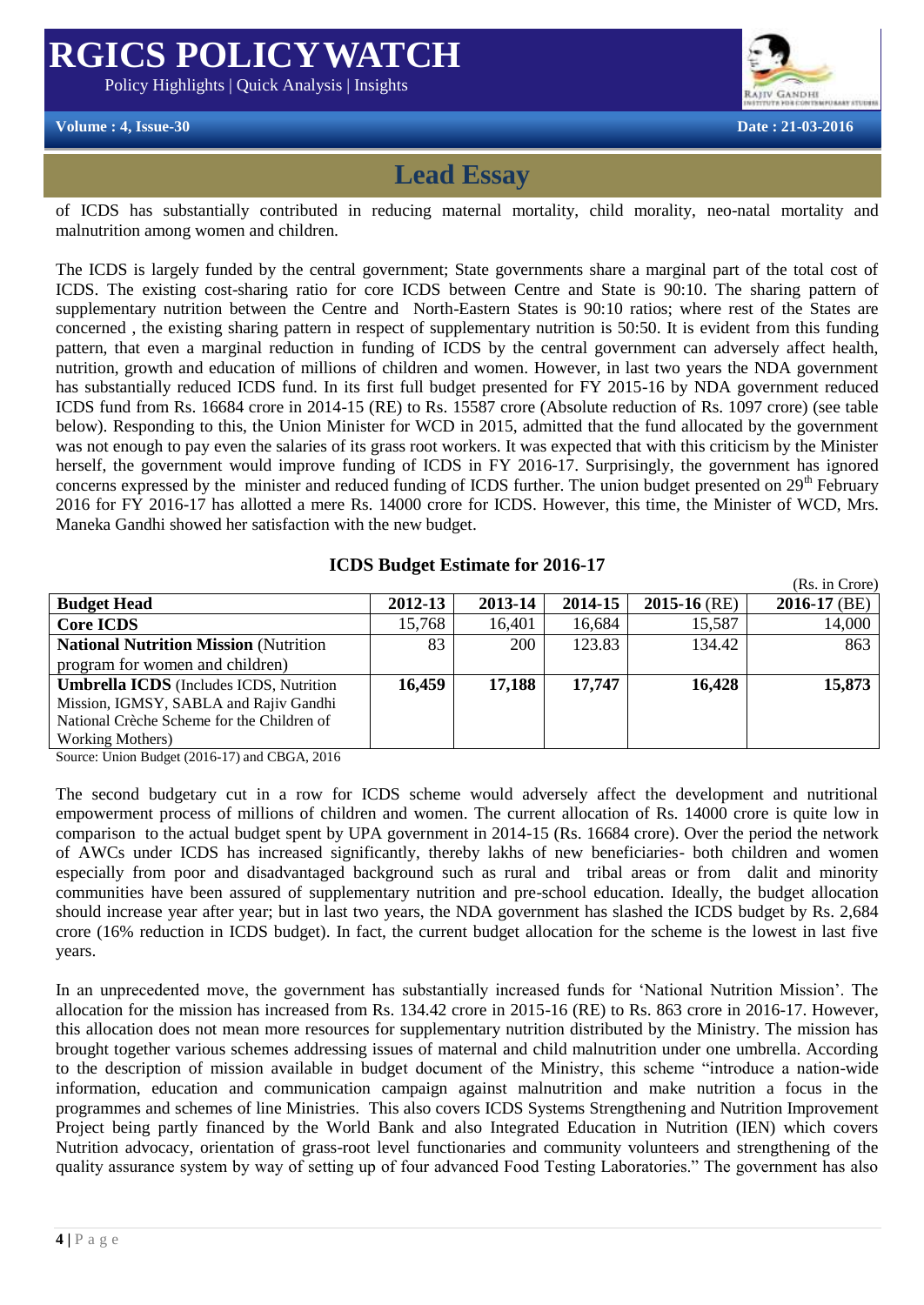Policy Highlights | Quick Analysis | Insights



**Volume : 4, Issue-30 Date : 21-03-2016**

# **Lead Essay**

subsumed this scheme under umbrella ICDS; Therefore, network of AWCs of ICDS will play key role in executing this scheme. The last two budgets have weakened ICDS and therefore it is unfair to expect that an underpaid/underpaid staff and understaffed system to execute flagship scheme such as National Nutrition Mission is doubtful.

### **IMPACT of Slashing ICDS Budget**

XII five-year plan envisaged universalization and strengthening of ICDS scheme to provide qualid. ICDS was recognized as a comprehensive system to address issues such as malnutrity are child health, women empowerment, mort The XI and XII five-year plan envisaged universalization and strengthening of ICDS scheme to provide quality service to every child. ICDS was recognized as a comprehensive system to address issues such as malnutrition, anemia, maternal care, child health, women empowerment, mortality and morbidity among women and children. The increased financial allocation by the previous union government helped in rapid expansion of ICDS network across India. The increased financial resources also translated into qualitative improvement in service delivery as it helped in recruiting more staff and arranging basic amenities in AWCs. Last two union budgets have ignored both universalisation and strengthening of ICDS. The current reduction in ICDS fund will adversely affect million of disadvantaged children and women in following ways.

**Setback for Universalisation of ICDS:** Inadequate financial resources will adversely affect expansion and universalisation of ICDS network. Currently it requires 14 lakh AWCs to cater to the existing population, however currently there are only 13.46 lakh functional AWCs. We need close to 54 thousands new AWCs to meet this demand. The budget cut would adversely affect meeting the demand of AWCs. Data reveals that in the first financial year (2014- 15) the NDA government had only created 4040 new AWCs as against average annual increase of more than 40,000 during UPA-II. This huge short fall of AWCs is depriving millions of women and children of nutritional support and pre-school education (PSE). According to the data available on the website of ICDS, on an average an AWC provides PSE to 29 children and supplementary nutrition to 81 children, pregnant women and lactating mothers. A simple calculation show that the shortfall of 54 thousands AWCs has been depriving PSE to 15.6 lakh children and supplementary nutrition to 43.74 lakh children and women.

**No new Recruitment of Staff for ICDS:** The increased allocation for ICDS during tenure of UPA government not only helped to accelerate process of setting up new AWCs but it also helped in providing adequate human resources for AWCs. The current financial crunch of WCD will adversely affect process of recruiting new Aganwadi Workers (AWW), Aganwadi Helpers (AWH), Supervisors and other administrative staff for ICDS. Currently 62,970 post of AWW and 1,18,609 post of AWH are vacant across the country. The UPA-II government recruited 2.27 lakh AWW and 1.25 lakh AWH between 2009 to 2014 (See table below). The budget cut for ICDS would adversely affect process of providing adequate and trained staff to ICDS and AWCs.

| Name of the ICDS     | <b>Sanctioned</b> | <b>Sanctioned</b><br>by State | In-position | Vacant   | In<br>position | <b>Vacant</b> |
|----------------------|-------------------|-------------------------------|-------------|----------|----------------|---------------|
| <b>Functionaries</b> | by GOI            | Govt.                         | 2014        |          | 2009           |               |
| CDPOs/ACDPOs         | 9.047             | 8.451                         | 5.495       | 2.956    | 5.767          | 3,236         |
| <b>Supervisors</b>   | 55.187            | 50.408                        | 35.735      | 14,673   | 30,256         | 23,273        |
| <b>AWWs</b>          | 14,00,000         | 13.50.821                     | 12,87,851   | 62,970   | 10,60,587      | 2,95,440      |
| <b>Helpers</b>       | 12,83,150         | 12,83,150                     | 11,64,541   | 1,18,609 | 10,38,947      | 2,03,149      |

Source: <http://icds-wcd.nic.in/icds/Qpr0314forwebsite23092014/currentstatus.htm>

**Weakens Fight against Malnutrition:** A latest report of Public Health Foundation (PHFI) published in 2015 on Child Malnutrition has revealed that serious efforts in last 10 years have helped India reduce malnutrition substantially among children. The Report acknowledged that during 2006 and 2014 the rate of decline in child malnutrition was fastest ever in India. The ICDS is main and largest scheme to address the issues of malnutrition among children and women. The improved allocation for ICDS in last 10 years has helped India to progress on this important front. The budget cut for ICDS in last two budget has adversely affected India's fight against malnutrition. It is true that the government has substantially increased fund allocation under National Nutrition Mission in current budget estimate but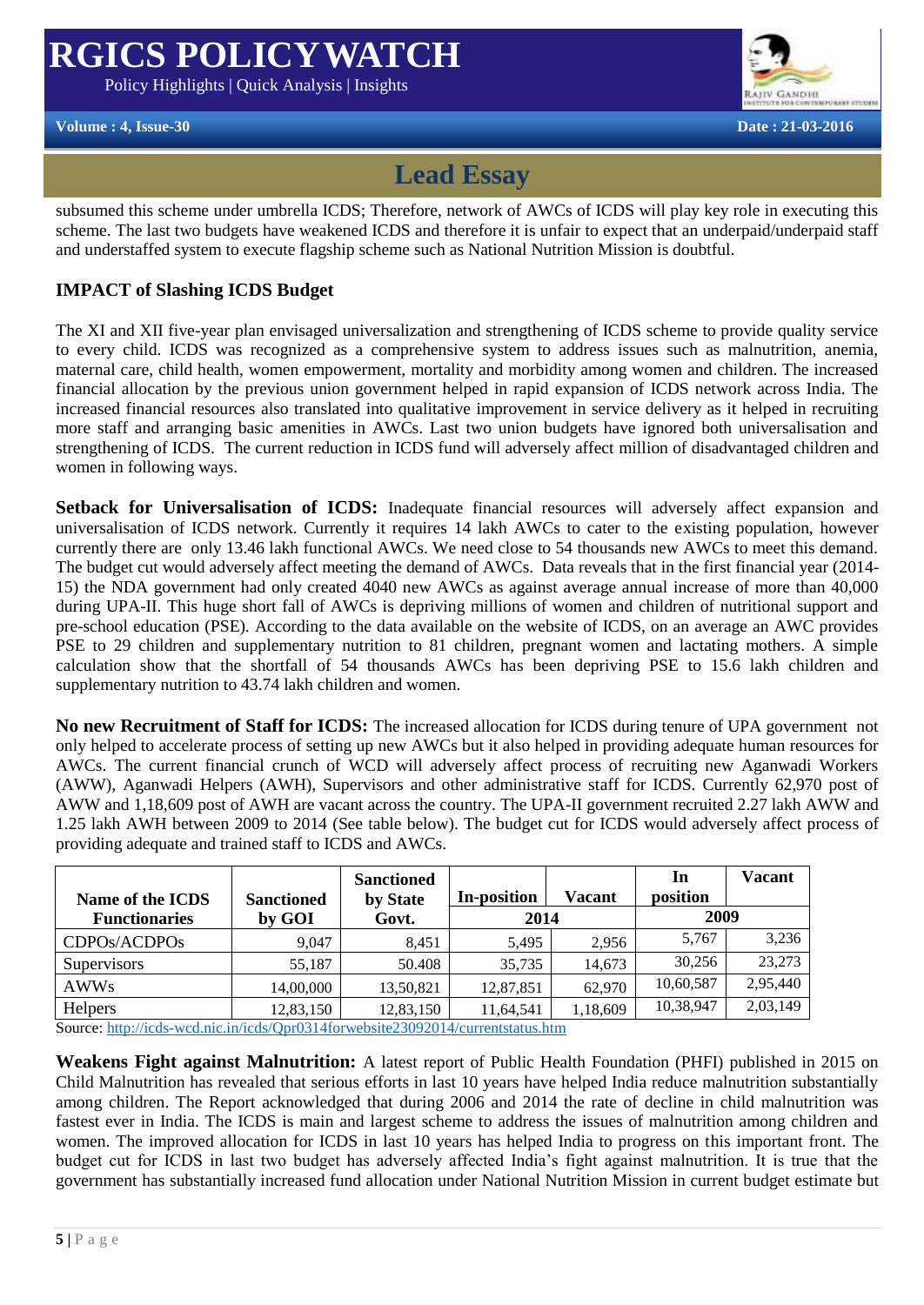Policy Highlights | Quick Analysis | Insights



**Volume : 4, Issue-30 Date : 21-03-2016**

# **Lead Essay**

its implementation is highly doubtful. The ICDS system is responsible for the implementation of this scheme, but we have seen that millions of women and children are still out of the ambit of the scheme. Even in the existing network of ICDS there is a huge shortage of grass root workers (AWW and AWH) to implement it. Increased allocation for nutrition component is a positive step but it cannot help people without strengthening ICDS structure.

### **Integrated Child Protection Scheme (ICPS)**

The government of India introduced a centrally supported comprehensive scheme in 2009-201 called the Integrated<br>Child Protection Scheme (ICPS) to bring several existing child protection programmes under one umbrella. The<br>f The government of India introduced a centrally supported comprehensive scheme in 2009-201 called the Integrated financial resources allocated to the scheme, funds other subsidiary schemes such as shelter homes, observation homes, open shelters, JJ Boards, adoption centers, non-institutional care etc. This is the only scheme, which ensures protection for children from various kinds of exploitation. The fund allocation for ICPS has also been reduced. The current budget has decreased the allocation by nearly Rs. 50 crore when compared to the actual expenditure incurred by the scheme in 2014-15. The funding of ICPS has also seen a sharp decline ever since the NDA government came in power. Funding of the scheme has decreased from Rs. 446.07 Crore in 2014-15 to Rs. 402.23 crore in 2015-16 and the current budget has reduced it to Rs. 397 crore for financial year 2016-17 (see table below).

|                                               |             |     |                       |                  | (Rs. in Crore) |
|-----------------------------------------------|-------------|-----|-----------------------|------------------|----------------|
| <b>Budget Head</b>                            | $2012 - 13$ |     | $2013 - 14$   2014-15 | $2015 - 16$ (RE) | 2016-17 (BE)   |
| Integrated Child Protection Scheme (ICPS)     | ววว         | 270 | 446.07                | 402.23           | 397.0          |
| Source: Union Budget (2016-17) and CBGA, 2016 |             |     |                       |                  |                |

The latest NCRB data shows that the crime against children is on rise. The incidents of crime against children rose from 2.13 lakh in 2010 to 3.37 lakh in 2014 (58% increase in crime against children). The data also reveals that the children seeking protection is increasing year after year. Starving this scheme of funds will further increase vulnerability of millions of children who are already in danger. The government has recently amended the Juvenile Justice Act. According to the new law, children involved in heinous crimes can be tried in regular court and put in adult jail. The JJ Board in this case has responsibility to assess the condition of offender based on assessments done by experts including psychologists. To enact this provision of the law, strengthening of JJ boards and employment of experts across the country is necessary. Therefore, the Act calls for money to meet the additional infrastructural and human resource requirements laid down by it. With a substantial cut in budget of ICPS will affect this process. It will further lead to institutional victimization of thousands of children who are in conflict with law.

### **Nirbhaya Fund**

Women security and protection is of outmost importance given the statistics of rape, molestation and violence against women. The Nirbhaya Fund was instituted to address critical gap pertaining to security of women. However, even after three years since the fund was instituted, it remains largely unspent. The Nirbhaya Fund instituted by UPA government in 2013 with initial corpus of Rs. 1000 crore, now has total corpus of Rs. 3000 crore. The fund was created with a vision to fund activities related to protection of women. However, the government could not utilize the fund for desired objectives. Moreover, government has not allotted any additional resources for the Nirbhaya Fund in current budget.

|       |                                                                                                                                                                                      |         |             |                            | (Rs. in Crore) |
|-------|--------------------------------------------------------------------------------------------------------------------------------------------------------------------------------------|---------|-------------|----------------------------|----------------|
| S.no. | <b>Budget Heads</b>                                                                                                                                                                  | 2012-13 | $2013 - 14$ | $2014 - 15$   2015-16 (RE) | 2016-17 (BE)   |
|       | One Stop Centre                                                                                                                                                                      |         |             |                            |                |
| C     | Women's Helpline                                                                                                                                                                     |         |             |                            | 25             |
| 3     | <b>Other Schemes</b><br>a. National Awards for Child Welfare,<br>Contribution to UNICEF,<br>$\mathbf b$ .<br>administrative expenditure of its<br>$c_{\cdot}$<br>office in New Delhi |         |             |                            | 400            |
|       | <b>Schemes funded from Nirbhaya Fund</b>                                                                                                                                             |         |             |                            | 500            |

Source: Union Budget (2016-17) and CBGA, 2016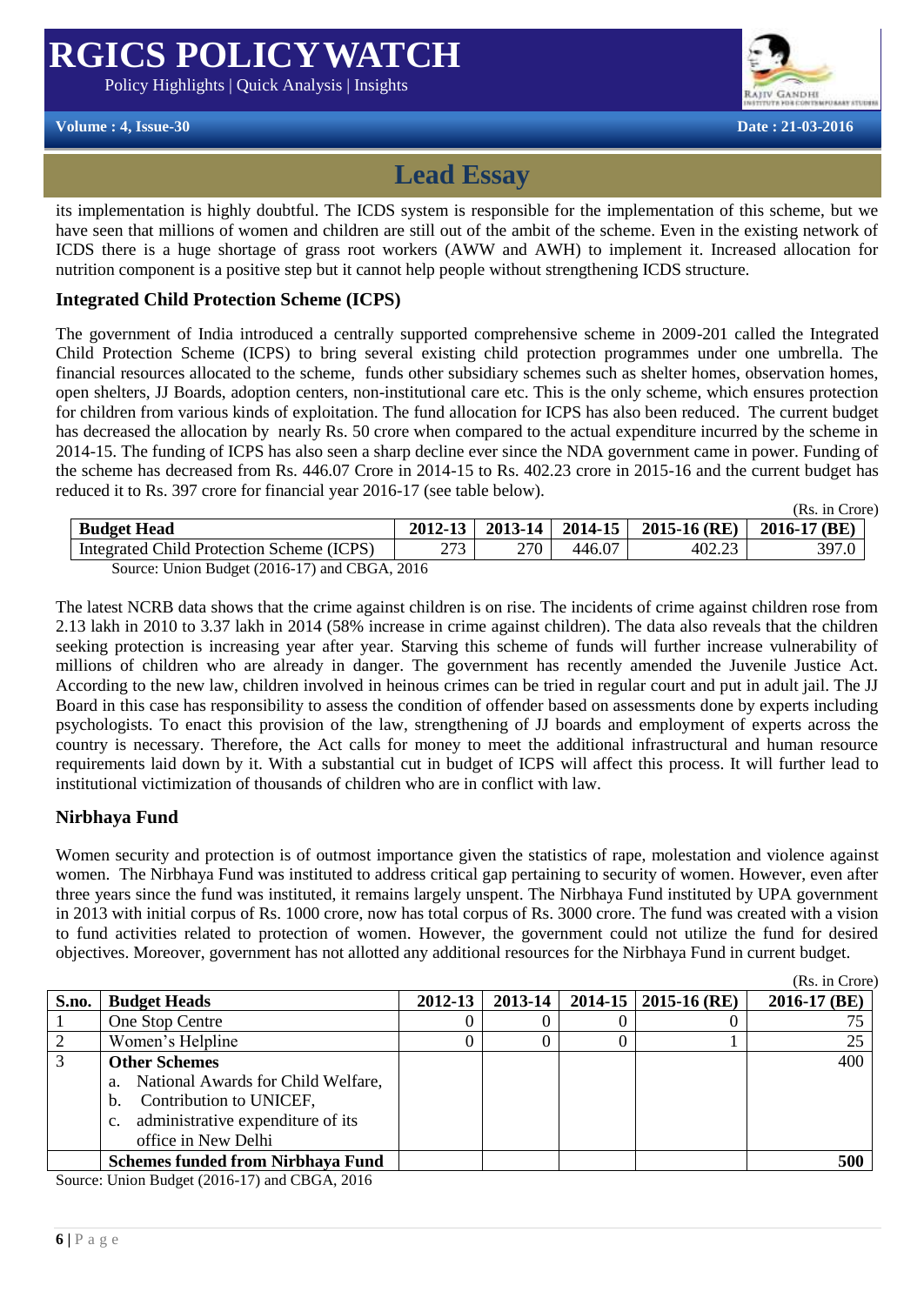Policy Highlights | Quick Analysis | Insights



#### **Volume : 4, Issue-30 Date : 21-03-2016**

# **Lead Essay**

Report of the shink of the shink of the government is using it for Ministry's regular expenditures such as contribution to UNICEF and Awards. The budget estimate of Ministry of Women and Child Development for year 2016-17 proposes to spend Rs. 500 crore of the funds on various activities (see table above). Out of Rs. 500 crore estimated for expenditure in FY 2016-17, only Rs. 100 crore is allocated for projects related to protection of women. It allocates Rs. 75 crore for One Stop Centre and Rs. 25 crore for Women's Helpline. Rest 80% of the proposed expenditure (Rs. 400 crore) will be used for Awards, administrative expenditure and contribution to UNICEF. Allocating 80% of financial resources of Nirbhaya fund in administrative and similar expenditure are against the core objectives of Nirbhaya Fund. Budget break-up of Nirbhaya UNICEF and Awards.

#### **Conclusion:**

The Ministry of Women and Child Development has been crucial in providing a platform for care and protection for millions of children and women of the country. Through various schemes, it has been providing supplementary nutrition, immunization, basic health care, pre-school education and institutional care for vulnerable children and women. In last two budgets, we have seen that the government has slashed funding of the Ministry and its flagship schemes. The NDA government has starved the Ministry of funds and hence not only restricted process of expansion of its services but adversely affected service delivery though its existing system.

### **References:**

- CBGA, 2016, 'connecting the Dots: An Analysis of Union Budget, 2016-17, Center for Budget and Governance, New Delhi, retrieved from: [http://www.cbgaindia.org/files/updates\\_on\\_ub15/Connecting%20the%20Dots%20-](http://www.cbgaindia.org/files/updates_on_ub15/Connecting%20the%20Dots%20-%20An%20Analysis%20of%20Union%20Budget%202016-17.pdf) [%20An%20Analysis%20of%20Union%20Budget%202016-17.pdf](http://www.cbgaindia.org/files/updates_on_ub15/Connecting%20the%20Dots%20-%20An%20Analysis%20of%20Union%20Budget%202016-17.pdf)
- Union Budget, 2016-17, retrieved from:<http://www.indiabudget.nic.in/ub2016-17/eb/sbe97.pdf>
- HAQ, 2016, 'Budget for Children 2016-17: Not Even Halfway Through its Demographic Dividend', HAQ, New Delhi, retrieved from: [http://haqcrc.org/wp-content/uploads/2016/03/budget-for-children-2016-17-not](http://haqcrc.org/wp-content/uploads/2016/03/budget-for-children-2016-17-not-even-halfway-through-its-demographic-dividend1.pdf)[even-halfway-through-its-demographic-dividend1.pdf](http://haqcrc.org/wp-content/uploads/2016/03/budget-for-children-2016-17-not-even-halfway-through-its-demographic-dividend1.pdf)
- PHFI, 2015, 'India Health Report: Nutrition', Public Health Foundation of India, New Delhi, India.

**Prepared By:** 

Jeet Singh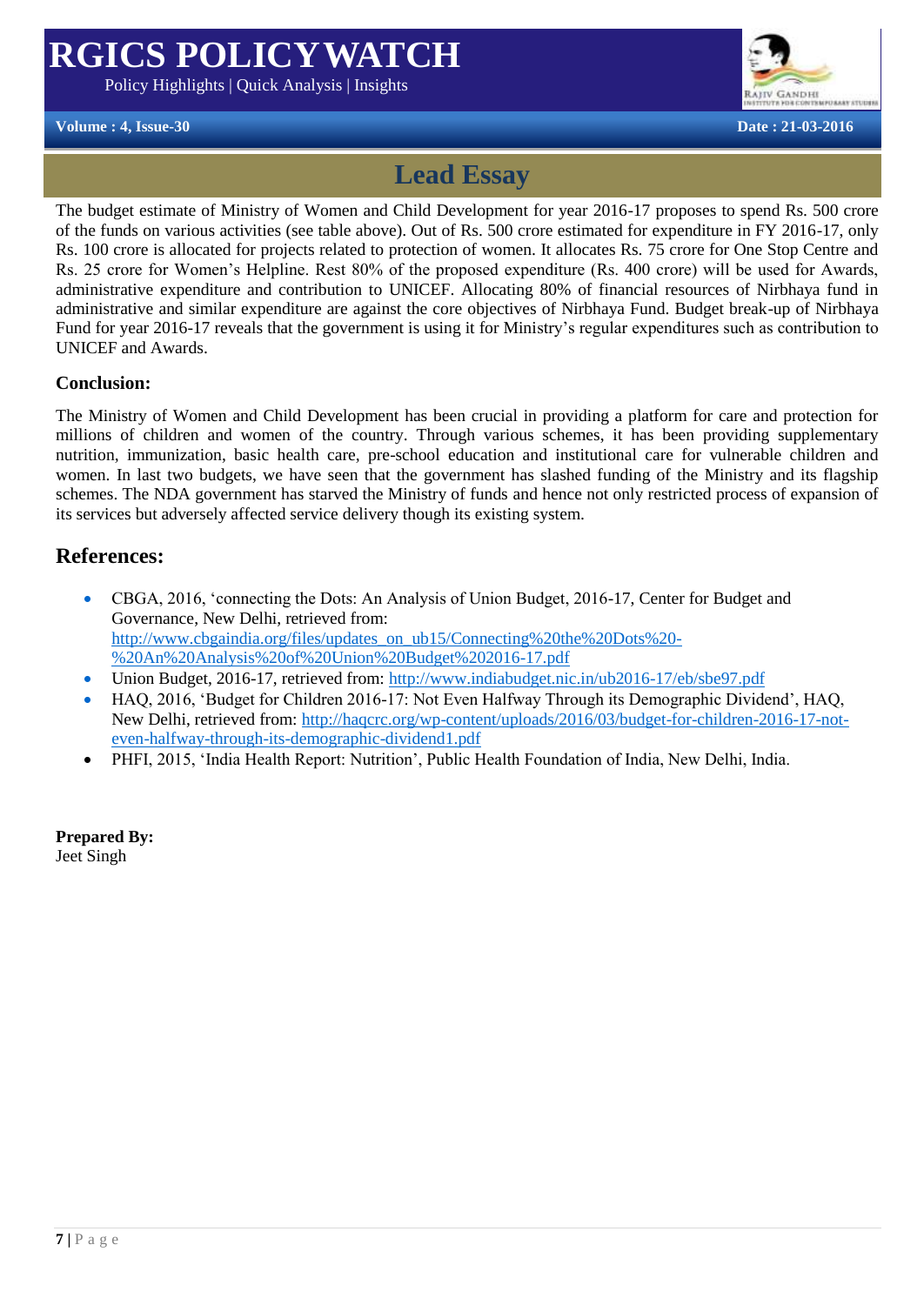Policy Highlights | Quick Analysis | Insights



**Volume : 4, Issue-30 Date : 21-03-2016**

# **Headlines**

#### **Jaitley's 13 Billion for Water Plan That's Failed 66 Million Farmers (Abhishek Waghmare,** *India Spend,* **March 14, 2016)**

and than it has in the 69 years since independence. Only 05 infinition of 140 infinition liectate, or 40%, or hi<br>according to Agriculture statistics released in 2014. The World Bank, however reports 36% of irrigated lar<br>ht Finance Minister Arun Jaitley, in his budget speech last month, said the government would spend Rs 86,500 crore (\$12.7 billion) over the next five years to irrigate 80 million hectare of cultivated land. This means the government is promising to irrigate in five years more land than it has in the 69 years since Independence. Only 65 million of 140 million hectare, or 46%, of Indian farmland is irrigated, according to Agriculture statistics released in 2014. The World Bank, however reports 36% of irrigated land in India.

Read More[:](http://www.indiaspend.com/cover-story/jaitleys-13-bn-for-water-plan-thats-failed-66-million-farmers-26128) <http://www.indiaspend.com/cover-story/jaitleys-13-bn-for-water-plan-thats-failed-66-million-farmers-26128> Date Accessed: 17.3.2016

# **False Sense of Security: Aadhaar is Broken**

**(Amber Sinha,** *The Catch News,* **March 17, 2016)**

The enrolment process is this: the individual fills out the form, the details are verified against her supporting documents, and then entered by an operator in the UIDAI-provided Aadhaar Enrolment Client software. Here's the catch: these operators at the enrolment centres are not answerable to the UIDAI but to the private EAs. This lack of privity and the loose set of legal relationships between the UIDAI and the EAs raises clear questions of accountability. Further, the language used in the UIDAI's contracts with biometric solutions providers - such as L1 Identity Solutions Operating Company and Accenture Services Pvt Ltd, both of which, incidentally, are alleged to have links with foreign intelligence agencies - is quite disturbing

Read More[:](http://www.catchnews.com/india-news/false-sense-of-security-aadhaar-is-broken-and-the-new-bill-doesn-t-fix-it-1458229604.html) [http://www.catchnews.com/india-news/false-sense-of-security-aadhaar-is-broken-and-the-new-bill-doesn-t-fix-it-](http://www.catchnews.com/india-news/false-sense-of-security-aadhaar-is-broken-and-the-new-bill-doesn-t-fix-it-1458229604.html)[1458229604.html](http://www.catchnews.com/india-news/false-sense-of-security-aadhaar-is-broken-and-the-new-bill-doesn-t-fix-it-1458229604.html) Date Accessed: 18.3.2016

## **Historical Injustice, Deprivation among New ST Status Criteria**

**(Cithara Paul,** *New Indian Express***, March 20, 2016)**

The Narendra Modi government has decided to overhaul the criteria for Scheduled Tribe (ST) status. The Prime Minister's Office has asked the Ministry of Tribal Affairs to include "historical injustice" and "deprivation" as two main criteria. Till now, the ST status has been determined by the government on the basis of criteria fixed by the Lokur Committee in 1965, which are indication of primitive traits, distinctive culture, shyness of contact, geographical isolation and backwardness. The idea to create a new set of criteria was initiated by Vanvasi Kalyan Ashram, an RSS frontal body that works with tribals.

Read more[:](http://www.newindianexpress.com/nation/Historical-Injustice-Deprivation-Among-New-ST-Status-Criteria/2016/03/20/article3336734.ece) [http://www.newindianexpress.com/nation/Historical-Injustice-Deprivation-Among-New-ST-Status-](http://www.newindianexpress.com/nation/Historical-Injustice-Deprivation-Among-New-ST-Status-Criteria/2016/03/20/article3336734.ece)[Criteria/2016/03/20/article3336734.ece](http://www.newindianexpress.com/nation/Historical-Injustice-Deprivation-Among-New-ST-Status-Criteria/2016/03/20/article3336734.ece) Date Accessed: 21.03.2016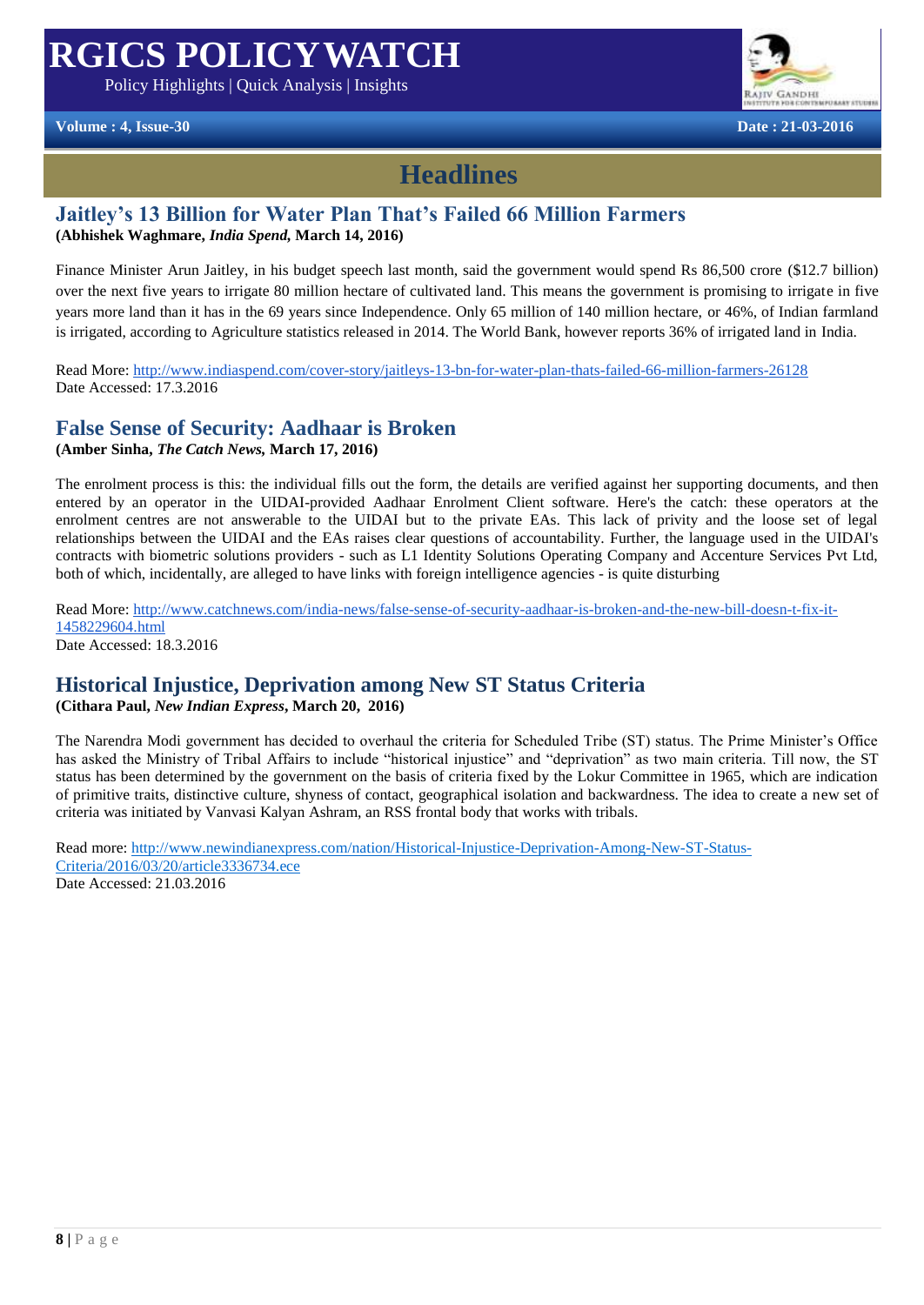Policy Highlights | Quick Analysis | Insights



**Volume : 4, Issue-30 Date : 21-03-2016**

## **Economy**

## **Budget 2016: Behind the Symbolism**

#### **(***The Economic and Political Weekly***, March 5, 2016)**

Realty and to support them with the finitial cost of an LPG connection. The other is a new health insular<br>D Rs 1.30 lakh of cover, again to BPL families. The first has an allocation of Rs 2,000 crore for 2016–17 a<br>handed o In the ultimate analysis, whether or not Budget 2016 can claim to have some semblance of being people-friendly will depend on the implementation of two new schemes. One is the scheme to provide five crore households below the poverty line (BPL) with LPGs within five years and to support them with the initial cost of an LPG connection. The other is a new health insurance scheme to provide up to Rs 1.30 lakh of cover, again to BPL families. The first has an allocation of Rs 2,000 crore for 2016–17 and the second may well be handed over to private insurance and private hospital chains to implement.

Read More[:](http://www.epw.in/journal/2016/10/editorials/budget-2016-behind-symbolism.html) <http://www.epw.in/journal/2016/10/editorials/budget-2016-behind-symbolism.html> Date Accessed: 14.3.2016

### **Ramifications of Budget 2016-17**

#### **(Parthasarathi Shome,** *The Business Standard***, March 15, 2016)**

The Budget has placed too little emphasis on tax reform or tax revenue sources of financing. The tax structure is worse today than on 28 February. Of the heavy emphasis on non-tax revenue, many have insufficient basis within the 2016-17 timeframe. The apparently benign objective of a shift towards the farmer does not stand on firm ground. The big question remains why government missed a genuine opportunity for working out a viable roadmap for fundamental reform bring individuals and business into confidence by presenting a meaningful social contract, and then adhering to it.

Read More[:](http://www.business-standard.com/article/opinion/parthasarathi-shome-ramifications-of-budget-2016-17-116031501325_1.html) [http://www.business-standard.com/article/opinion/parthasarathi-shome-ramifications-of-budget-2016-17-](http://www.business-standard.com/article/opinion/parthasarathi-shome-ramifications-of-budget-2016-17-116031501325_1.html) [116031501325\\_1.html](http://www.business-standard.com/article/opinion/parthasarathi-shome-ramifications-of-budget-2016-17-116031501325_1.html) Date Accessed: 16.3.2016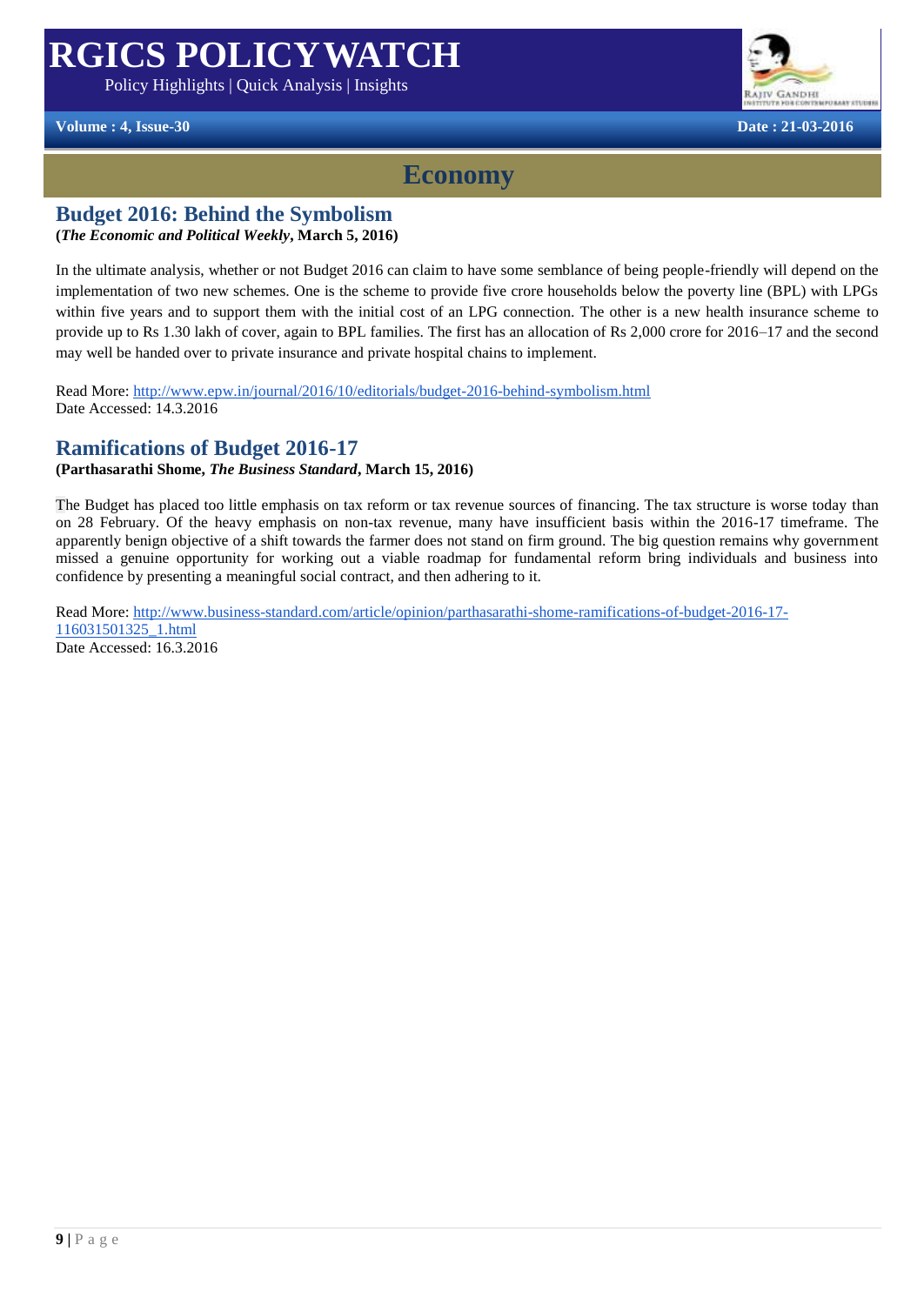Policy Highlights | Quick Analysis | Insights





## **Governance & Development**

## *POLITICS AND GOVERNANCE*

## **UGC Anti-Ragging Rules, Penalty for Race, Caste Remarks**

**(Neelam Pandey,** *The Hindustan Times,* **March 18, 2016)**

and colleges have witnessed a spurt in incidents of discrimination on grounds of regional or caste origins<br>As students from the northeast in particular faced a lot of discrimination, former HRD minister Pal<br>PUGC to conside Universities and colleges have witnessed a spurt in incidents of discrimination on grounds of regional or caste origins over the past few years. As students from the northeast in particular faced a lot of discrimination, former HRD minister Pallam Raju had requested the UGC to consider racial discrimination as ragging. Addressing someone as Bihari or chinki, for instance, or practising discrimination on the basis of someone being a transgender person will come under an expanded definition of ragging approved as part of the latest amendment in regulations at a UGC (University Grants Commission) meeting on February 4.

Read More[:](http://www.hindustantimes.com/education/ugc-anti-ragging-rules-prescribe-penalties-for-race-caste-remarks/story-QhcMtoC1Uk7TzQln4lJxrM.html) [http://www.hindustantimes.com/education/ugc-anti-ragging-rules-prescribe-penalties-for-race-caste-remarks/story-](http://www.hindustantimes.com/education/ugc-anti-ragging-rules-prescribe-penalties-for-race-caste-remarks/story-QhcMtoC1Uk7TzQln4lJxrM.html)[QhcMtoC1Uk7TzQln4lJxrM.html](http://www.hindustantimes.com/education/ugc-anti-ragging-rules-prescribe-penalties-for-race-caste-remarks/story-QhcMtoC1Uk7TzQln4lJxrM.html) Date Accessed: 18.3.2016

### **Railway Signs MoU with ISRO to Provide Passenger Information (***Free Press Journal***, March 17, 2016)**

Indian Railways has joined hands with Indian Space Research Organisation (ISRO) for effective use of space technology tools in introduction of web-enabled rail user-centric services, remote sensing and graphic information system (GIS) based applications. "The MoU will enable use of space technology tools in providing passenger information for all trains, indicating next station/stoppage, real-time train-tracking, survey of new rail route alignments particularly in hilly and difficult terrains."

Read more[:](http://www.freepressjournal.in/railway-signs-mou-with-isro-to-provide-passenger-information/806138) <http://www.freepressjournal.in/railway-signs-mou-with-isro-to-provide-passenger-information/806138> Date Accessed: 18.03.2016

## *HEALTH*

### **Health Budget Figures Tell a Sick Story (Pavitra Mohan,** *The Wire,* **March 16, 2016)**

The health status of India's citizens continues to be bad and the proof is: the country continues to have the distinction of having the largest number of infant deaths, maternal deaths and tuberculosis cases in the world. Its public health systems are in disarray: about 15,000 doctor positions at primary health centres are lying vacant, and 4,000 out of 5,000 community health centres do not have even a single obstetrician. With an allocation of about Rs 33,000 crores – reflecting a token increase in health allocation of 13% over past year's allocation (which was itself lower than the previous year) – the finance ministry neither allocates the required funds nor provides an indication of the government's commitment. The only consolation one can draw from Arun Jaitley's latest budget is that the allocations could have been even lower.

Read More[:](http://thewire.in/2016/03/16/health-budget-figures-tell-a-sick-story-24924/) <http://thewire.in/2016/03/16/health-budget-figures-tell-a-sick-story-24924/> Date Accessed: 16.3.2016

#### **Knee Jerk Reaction (***The Business Standard,* **March 17, 2016)**

The government's decision to ban 344 fixed-dose combinations may be well-intentioned but the way it has been implemented leaves a lot to be desired. Fixed-dose combinations are medicines that come mixed in a certain proportion. The idea is to benefit the patient from the added effects of two or more medicines and ensure faster convalescence. But health activists have long complained that patients need combinations in customised doses, not fixed ones. Also, two (or more) medicines together may cause reactions that are different from individual medicines. This has led to the demand to ban "irrational combinations" where the product is not supported by enough clinical data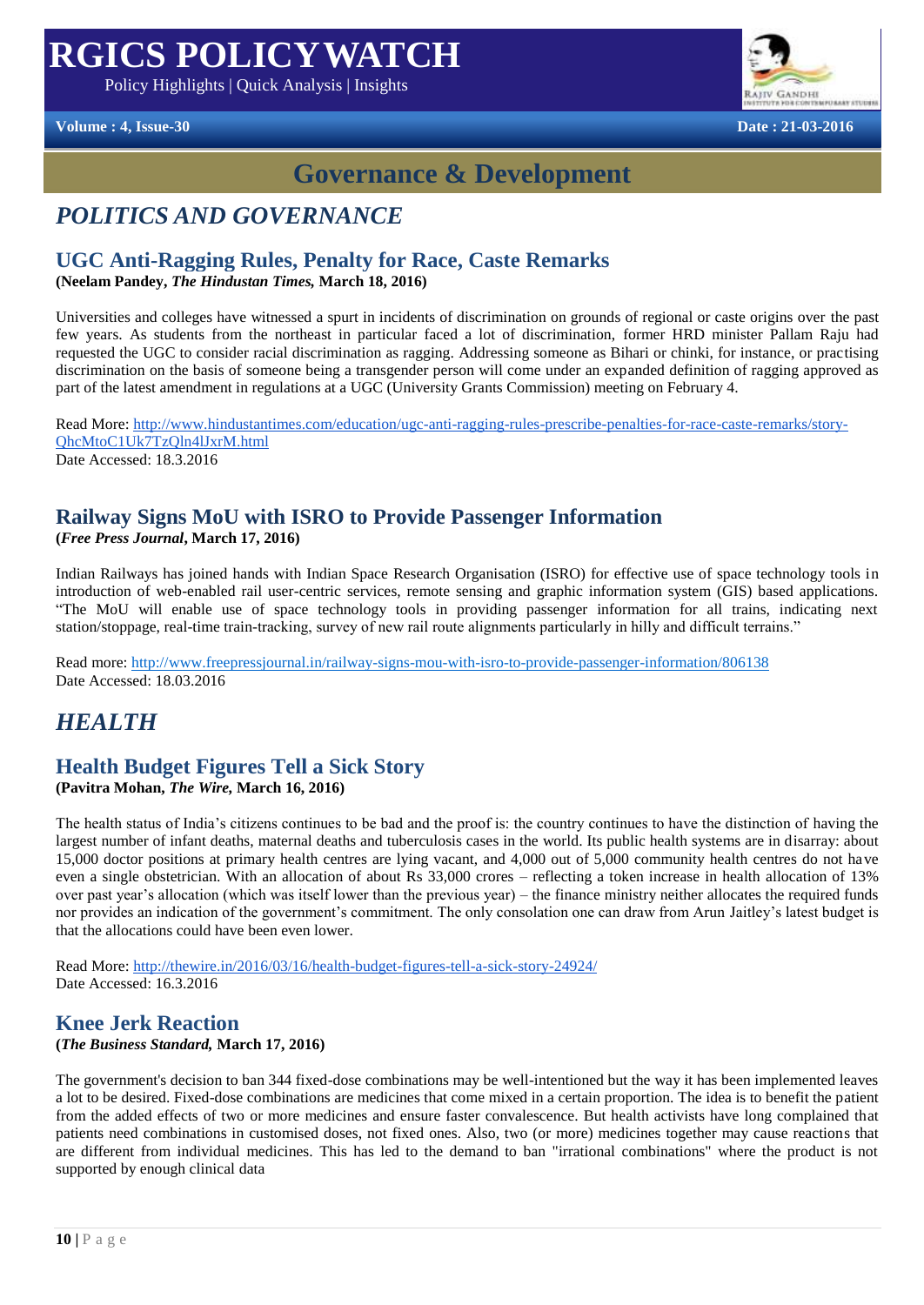Policy Highlights | Quick Analysis | Insights





## **Governance & Development**

Read More[:](http://www.business-standard.com/article/opinion/knee-jerk-reaction-116031701252_1.html) [http://www.business-standard.com/article/opinion/knee-jerk-reaction-116031701252\\_1.html](http://www.business-standard.com/article/opinion/knee-jerk-reaction-116031701252_1.html) Date Accessed: 18.3.2016

## *TECHNOLOGY*  **Welcome to the Cyborg Fair (Freida Klotz,** *The Wire***, March 14, 2016)**

**Welcome to the Cyborg Fair**<br>(Freida Klotz, *The Wire*, March 14, 2016)<br>Kevin Warwick, the professor who pioneered the cyborg movement in the academic sphere, described 'cyborgs' as essentially "a human whose nervous system is linked to a computer". For many cyborgs, it is about convenience: the idea that you can live a seamless life, waving the palm of your hand to enter your house rather than searching for your keys, or buying a cup of coffee with a gesture instead of having to get change from your purse. Once internal, these tools can never be lost and are relatively frictionless (though not immune to bugs). "Computers are currently clunky external devices that sit on tables or in our pockets," Hannes Sjöblad explains over email. "What would it be like if they could be as intuitive and as integral to our systems to use as our kidneys are? This is completely possible, as we can witness in the ongoing miniaturisation of technology."

Read More[:](http://thewire.in/2016/03/14/welcome-to-the-cyborg-fair-24709/) <http://thewire.in/2016/03/14/welcome-to-the-cyborg-fair-24709/> Date Accessed: 14.3.2016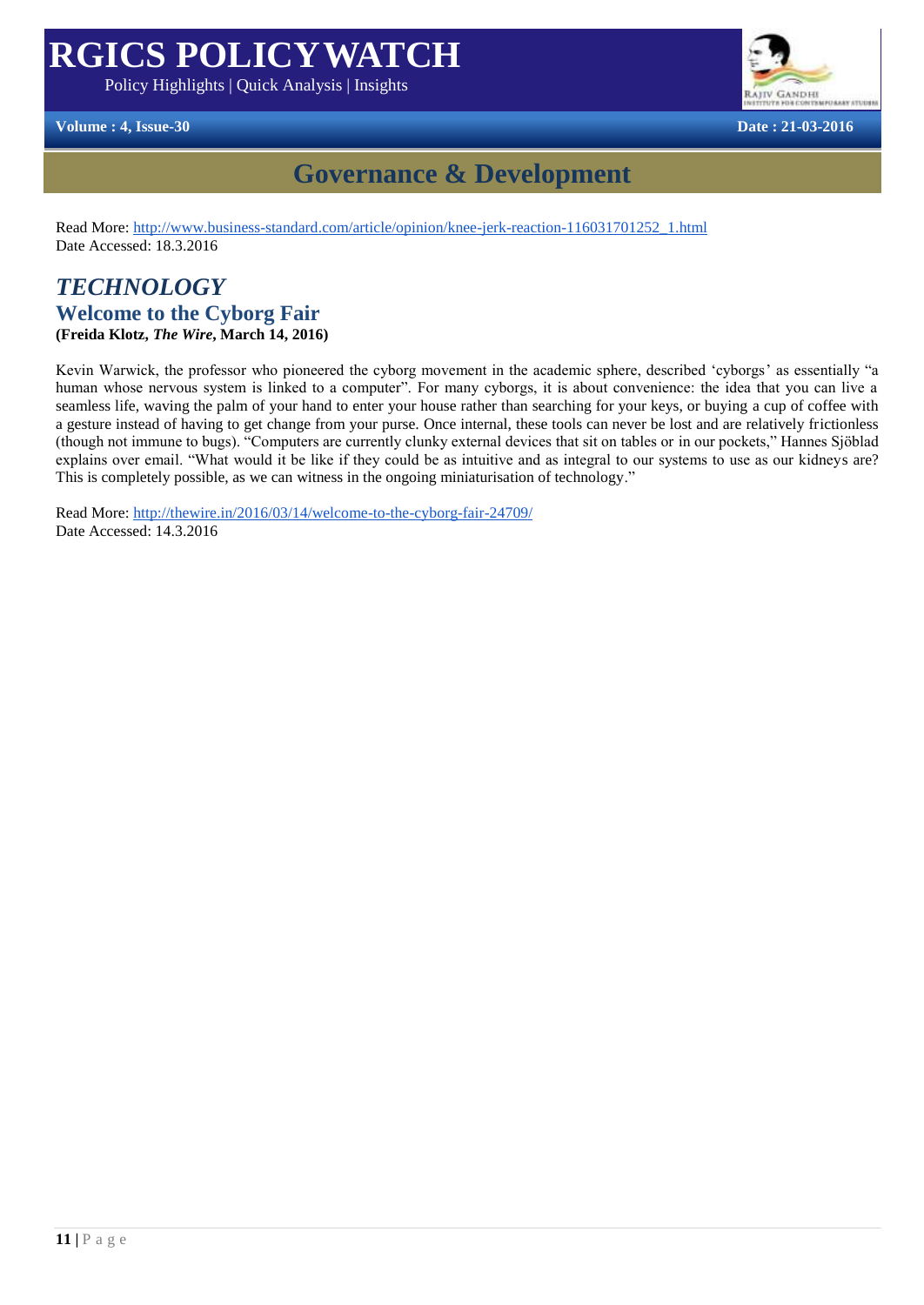Policy Highlights | Quick Analysis | Insights





**Society**

## *GENDER*

## **Parliament Panel raps Women and Child Development Ministry for not Utilising Nirbhaya Fund**

**(***DNA***, March 16, 2016)**

ntary panel on Wednesday rapped Women and Child Development Ministry for letting Nirbhaya Fund<br>is when crimes against women have been on the rise and asked it to come up with concrete steps to ensure "A Parliamentary panel on Wednesday rapped Women and Child Development Ministry for letting Nirbhaya Fund "lay idle" for last few years when crimes against women have been on the rise and asked it to come up with concrete steps to ensure their safety. "Crime against women is on the rise. Many more steps can be taken up to tackle this issue. Concerted efforts have not been taken by the ministry."

Read more: [http://www.dnaindia.com/india/report-parliament-panel-raps-women-and-child-development-ministry-for-not-utilising](http://www.dnaindia.com/india/report-parliament-panel-raps-women-and-child-development-ministry-for-not-utilising-nirbhaya-fund-2190103)[nirbhaya-fund-2190103](http://www.dnaindia.com/india/report-parliament-panel-raps-women-and-child-development-ministry-for-not-utilising-nirbhaya-fund-2190103) Date Accessed: 18.03.2016